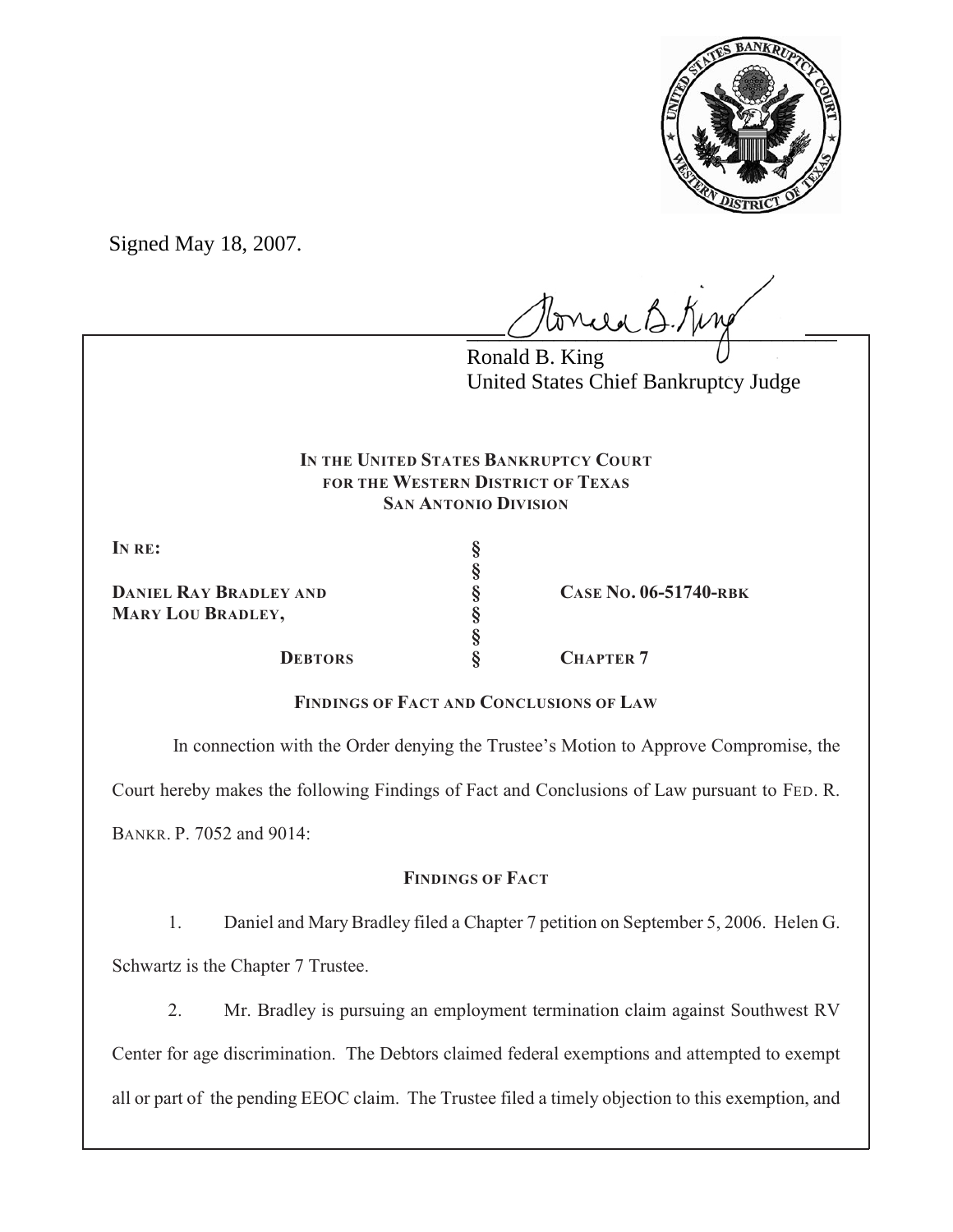an agreed order was signed abating the Trustee's objection to the exemption until resolution of the Debtors' cause of action against Southwest RV Center. The termination claim is currently owned jointly by the Chapter 7 estate and the Debtors.

3. Mr. Bradley retained Maricela Cavazos to represent him, on a prepetition contingency fee basis, in the employment matter. The Trustee also filed an application to employ Ms. Cavazos as special counsel to pursue the age discrimination cause of action under a contingency fee arrangement, which was approved by this Court.

4. Mr. Bradley was employed for approximately two years by Camping World, a recreational vehicle sales outlet in New Braunfels, Texas, as the Finance and Insurance Manager. In January 2004, Camping World was acquired by Southwest RV Center, and Mr. Bradley was offered employment by Southwest RV in the same capacity. Mr. Bradley's understanding of the effect on his employment status was that it was a "transfer" and that his seniority, vacation and other benefits would remain the same. Mr. Bradley was not required to fill out a job application with Southwest RV. Two months later, Mr. Bradley, who was then over 50 years of age, had his employment terminated and was replaced by a twenty-two year old individual. At the time of termination, Mr. Bradley's annual compensation was approximately \$77,000. Mr. Bradley filed for unemployment compensation with the Texas Workforce Commission (TWC). Over the course of three hearing dates, Southwest RV presented the reasons for termination as failure to mail a document and loss of a certificate of title. Mr. Bradley claims that these are pretextual reasons. The TWC, however, found that cause existed through mismanagement of position by action or inaction. Mr. Bradley appealed that finding twice to separate panels of the TWC. Each panel affirmed the original TWC finding.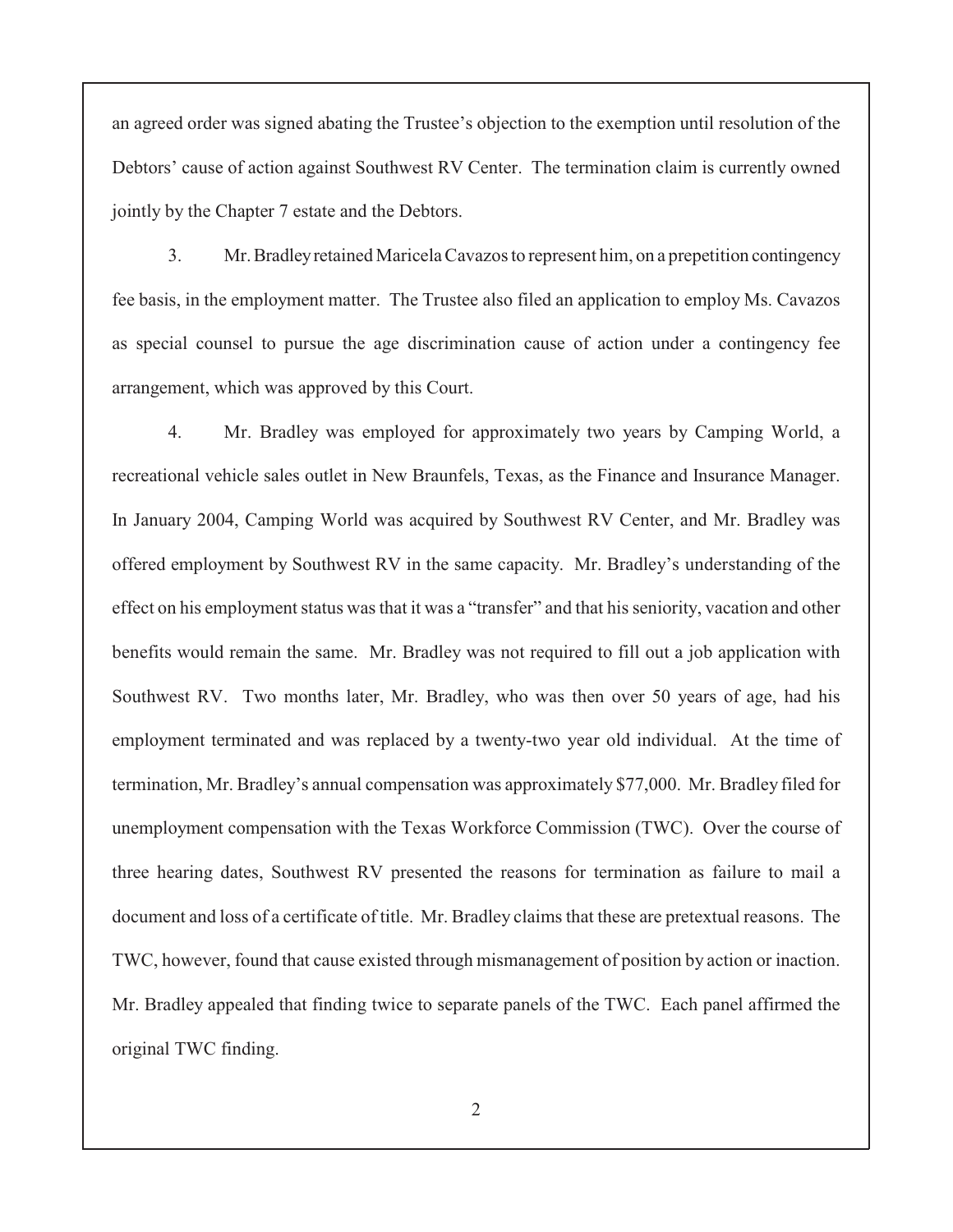5. After receiving a right to sue letter from the EEOC, Mr. Bradley filed suit in state court in Comal County. The alleged damages are in an unliquidated amount. Southwest RV offered to settle the claim for \$10,000, which Mr. Bradley refused. Discovery continued, with the major portion of discovery being completed. As deposition scheduling was about to commence, Southwest RV again suggested settlement discussion, ultimately offering \$50,000.

6. The age discrimination lawsuit would be tried to a Comal County jury. In a best case scenario for Mr. Bradley, if the jury finds age discrimination under the Texas Labor Code, future wages from the firing in 2004 to present are approximately \$230,000. Mr. Bradley has previously sought psychiatric treatment after the termination, but the extent and duration were not disclosed to the Court. Emotional distress damages, however, are capped by statute at \$50,000, based on the number of employees of Southwest RV. The Social Security Administration has found Mr. Bradley is disabled and has approved benefits. If the jury finds malicious and willful conduct and a pattern of conduct, attorney's fees are also recoverable. Mr. Bradley's counsel stated that the venue is probably favorable because of the many retirees in Comal County.

7. Mr. Bradley stated that he was worried about continuing employment after Southwest RV's acquisition "knowing he [Jim] didn't like older employees." One older employee had already been terminated. Then another older employee was terminated. Mr. Bradley's opinion was that he was retained only to help with a large upcoming sale for which they needed help, and for which no other employees were qualified. Mr. Bradley also stated that he will produce witnesses in the state court litigation to testify that "Jim's" warnings presented at the TWC hearings, other than the first warning concerning a lost contract, were fabricated.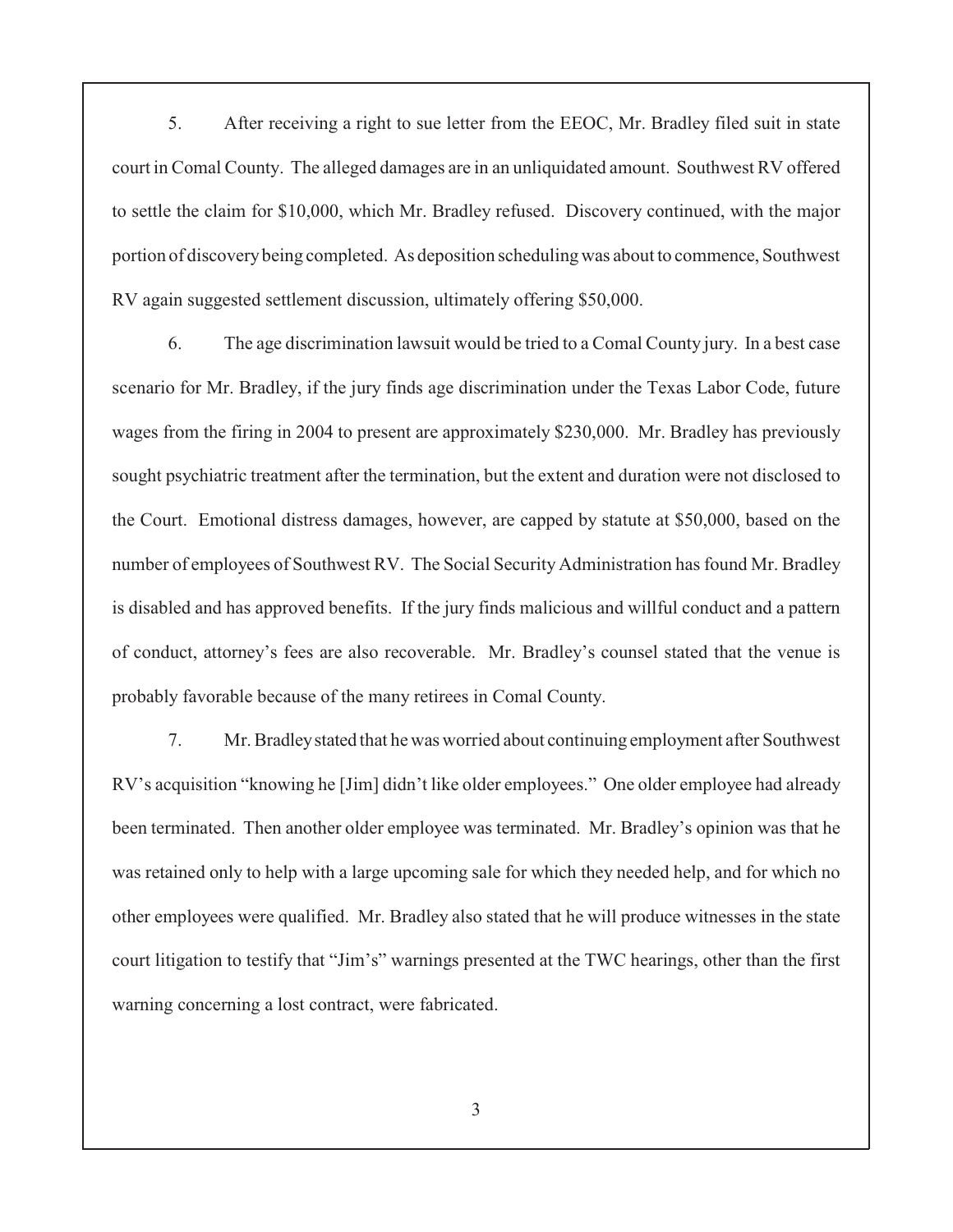8. In a worst case scenario for Mr. Bradley, if the jury does not find in his favor, the defendant may seek recovery of attorney's fees and expert's fees. Because emotional distress damages are disputed, the defendant would likely request that Mr. Bradley submit to a mental examination. Southwest RV urges that it proved misconduct and obtained TWC findings to that effect. It will also assert failure to mitigate as a defense. Post termination, Mr. Bradley obtained employment from Cavender Chevrolet, which he left voluntarily. No facts were introduced as to when that employment began or ended, or the details of the position, salary, benefits, or reason for leaving.

9. In February 2007, the Trustee informed Ms. Cavazos that she desired to settle the entire claim for \$50,000. This was communicated to counsel for Southwest RV. The Debtor did not agree to the settlement terms and a few weeks later had a conversation with the Trustee resulting in the Trustee's agreement to go to trial. Southwest RV asserted to the Trustee that a verbal agreement had been reached. The Trustee then filed a Motion to Approve Compromise in a good faith effort to honor the verbal settlement, which was subject to court approval. The allocation of the proposed \$50,000 settlement to be paid by Southwest RV is:

| Attorney fees to Ms. Cavazos | \$20,000.00  |
|------------------------------|--------------|
| Costs to Ms. Cavazos         | $\$\,602.77$ |
| Bankruptcy estate            | \$12,000.00  |
| Debtor, Mr. Bradley          | \$17,397.23  |

### **CONCLUSIONS OF LAW**

1. This Court has jurisdiction and venue of this adversary proceeding pursuant to 28 U.S.C. §§ 157(a) and 1334 and the Standing Orders of Reference of the District Court. A motion by a trustee under Rule 9019 is a core proceeding. 28 U.S.C. § 157(b)(2)(O).

4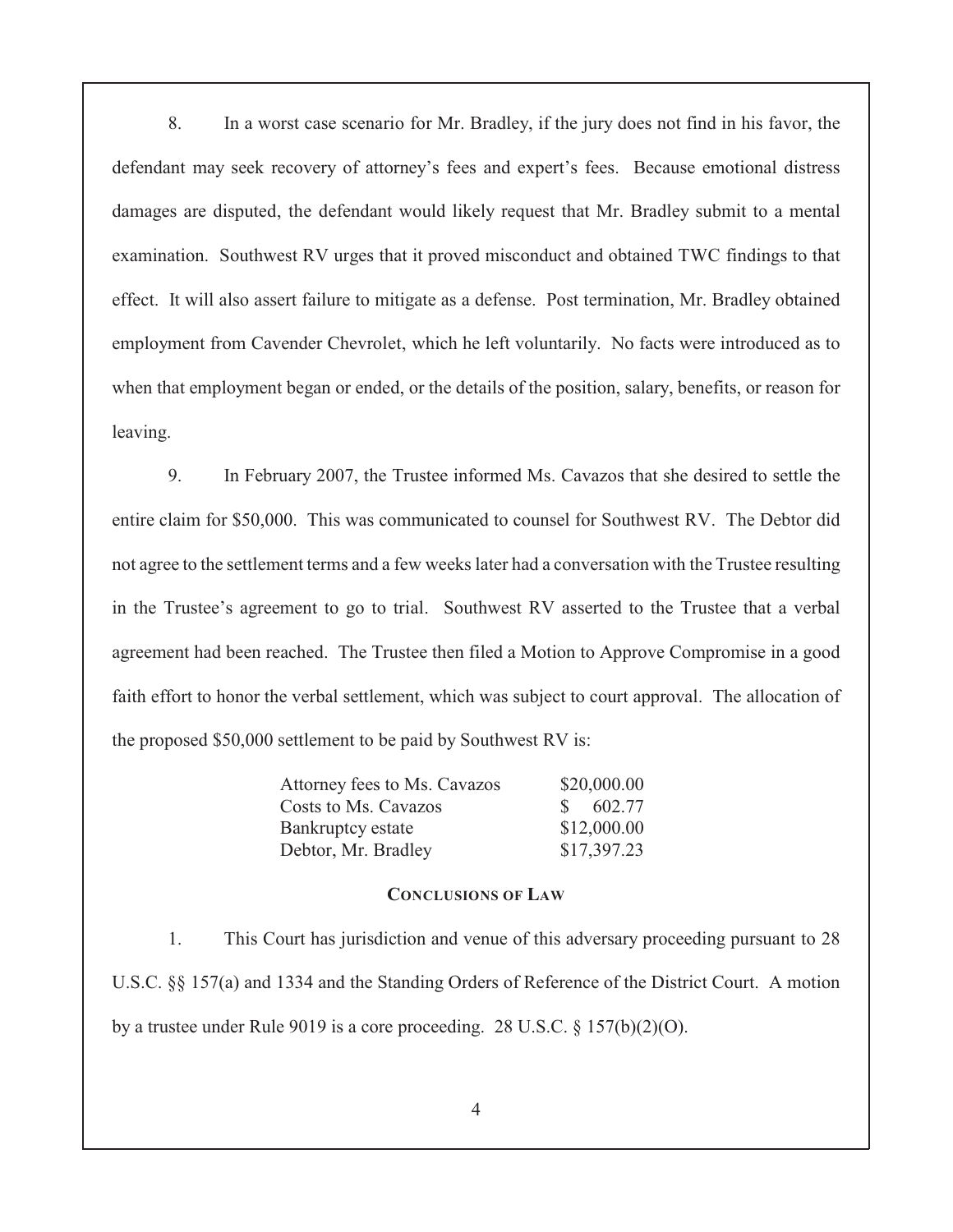- 2. Venue is proper in this Court under 28 U.S.C. §§ 1408 and 1409.
- 3. FED. R. BANKR. P. 9019 provides:
	- (a) Compromise. On motion by the trustee and after notice and a hearing, the court may approve a compromise or settlement. Notice shall be given to creditors, the United States trustee, the debtor, and indenture trustees as provided in Rule 2002 and to any other entity as the court may direct.

4. A bankruptcy court should approve a settlement under Rule 9019 if the settlement is within a range of reasonableness, fair and equitable, and in the best interest of the bankruptcy estate. In making that determination, the court must make a well-informed decision, comparing the terms of the compromise with the likely rewards of litigation. The court must evaluate (1) the probability of success in the litigation with due consideration for the uncertainty in fact and law; (2) the complexity and likely duration of the litigation and any attendant expense, inconvenience and delay; and (3) all other factors bearing on the wisdom of the compromise. *Rivercity v. Herpel* (*In re Jackson Brewing Co.*), 624 F.2d 599, 602 (5th Cir. 1980) (citing *Protective Comm. for Indep. Stkhldrs. of TMT Trailer Ferry v. Anderson*, 390 U.S. 414, 424-25 (1968)). Under the first factor, the court does not conduct a mini-trial, but the court does apprise itself of the relevant facts and law to make an informed decision. Under the third category, the court should consider the best interest of creditors, with proper deference to their reasonable views. *In re Cajun Elec. Power Co-op.*, 119 F.3d 349, 356 (5th Cir. 1997); *In re Imperial Tooling & Mfg.*, 314 B.R. 340, 342 (Bankr. N.D. Tex. 2004).

5. Section 327(e) permits employment of an attorney who has previously represented the debtor as "special counsel" if it is in the best interest of the estate and the special counsel "does not represent or hold any interest adverse to the debtor or to the estate with respect to the matter on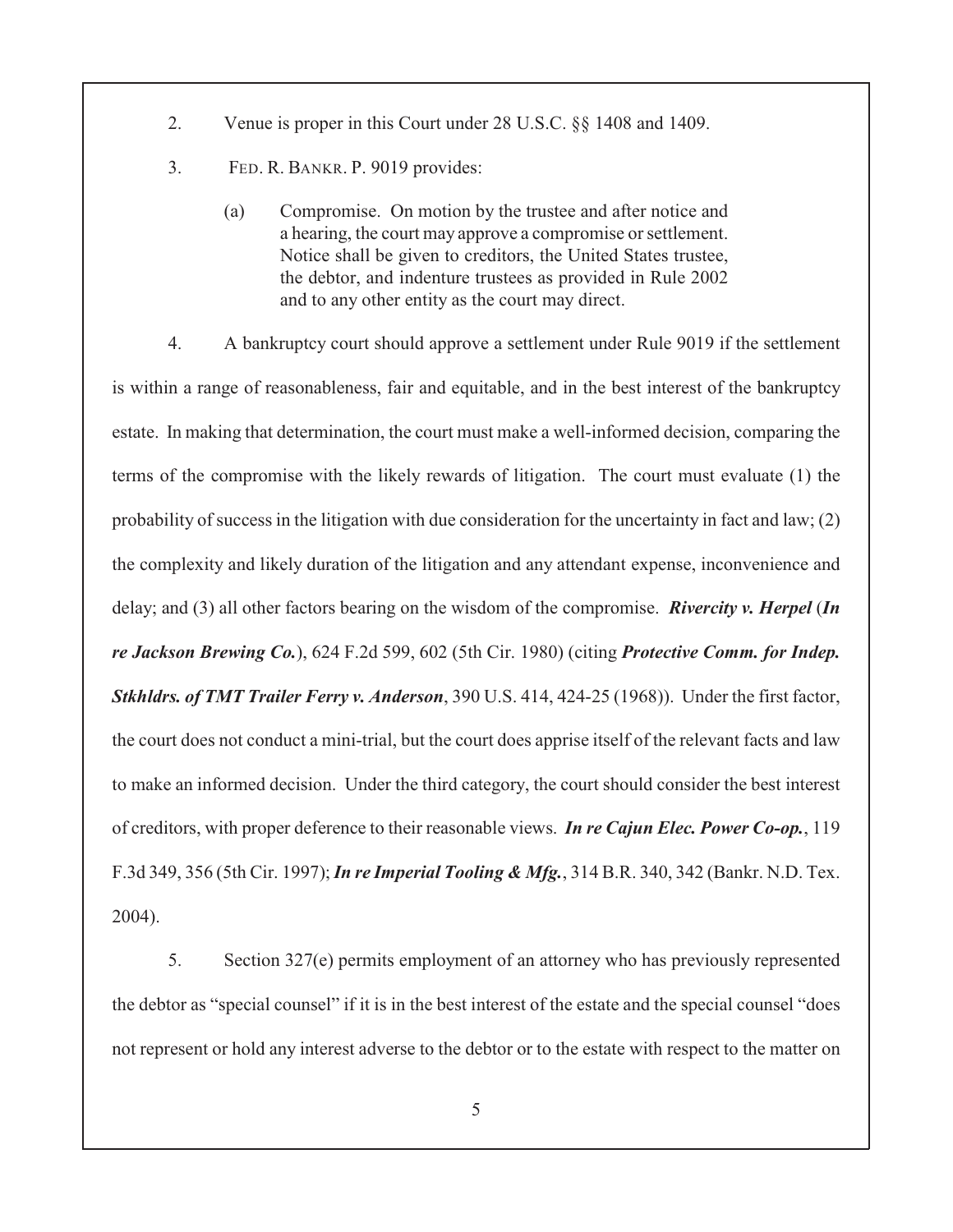which such attorney is to be employed." 11 U.S.C. § 327(e). Here, the Trustee is seeking approval for a settlement of \$50,000. Mr. Bradley vehemently objects to the proposed settlement and wants his day in court. No creditor appeared to support or oppose the settlement. Although counsel representing both the Trustee for the estate and Mr. Bradley stated that she recommended that Mr. Bradley accept Southwest RV's settlement offer, she also informed the Court that she is conflicted concerning "who is driving the case."

### *Facts under Consideration in this Compromise*.

#### 6. *Probability of Success*.

The Trustee's position is that generally, liability and damages in age discrimination cases are hard to prove, and she prefers to have a sum certain in hand. While Ms. Cavazos stated she recommended that Mr. Bradley accept the settlement and that there are "problems winning, as with any case," she also believed that the potential jury selection would be favorable and that Mr. Bradley has a *prima facie* case of age discrimination. In a cause of action under Texas law, Section 21.051 of the Texas Labor Code provides that an employer discriminates if because of age, the employer discharges an individual. Section 21.125 provides that a plaintiff need only demonstrate that age was "a motivating factor" for the practice. In order to show a *prima facie* case, the evidence must show: (1) that he is a member of a protected class, (2) that he suffered an adverse employment action, (3) that he was qualified for the job, and (4) that he was replaced by someone not in his protected class. *Piazza v. Cinemark, USA, Inc.*, 179 S.W.3d 213 (Tex. App.–Eastland 2005 pet. struck, pet. denied) (citing *Bowen v. El Paso Elec. Co.*, 49 S.W.3d 902, 908 (Tex. App.–El Paso 2001, pet. denied)). In Texas, the plaintiff can show the discrimination indirectly through circumstantial evidence by the "pretext" method. This *prima facie* showing would then place the burden of going forward with the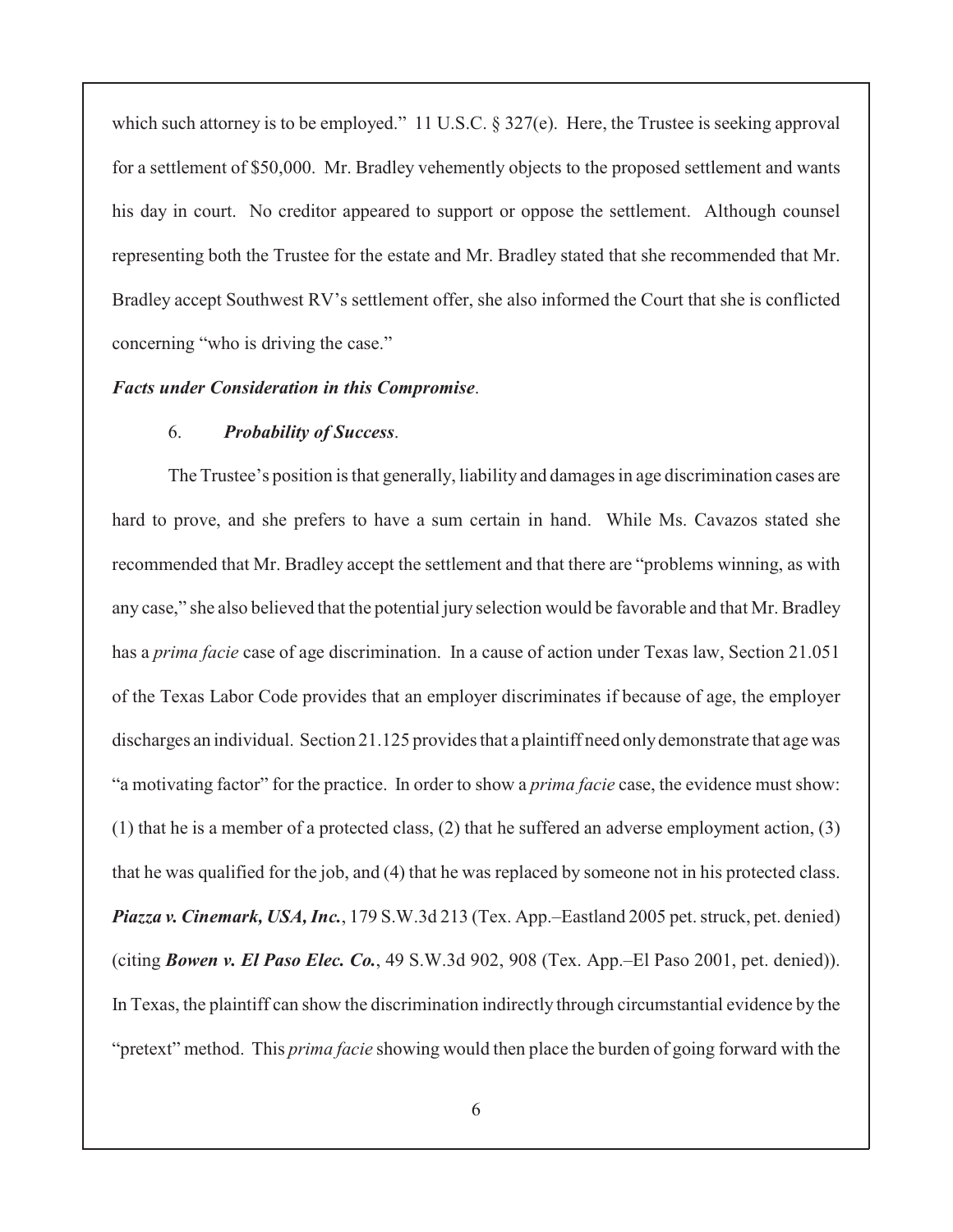evidence on the employer to demonstrate a "legitimate, nondiscriminatory reason for the adverse employment action." If the employer produces such evidence, the presumption is rebutted, and the burden of proof is on the plaintiff to show that the stated rationale was a pretext. *Cantu v. Texas Workforce Comm'n*, 145 S.W.3d 236, 240 (Tex. App.–Austin 2004, no pet.) (citing *City of Austin Police Dep't v. Brown*, 96 S.W.3d 588, 596 (Tex. App.–Austin 2002, pet. dism'd) and *McDonnell Douglas Corp. v. Green*, 411 U.S. 792, 802-05 (1973)). Mr. Bradley may be able to show pretext and a pattern of conduct. Southwest RV seems to contend that the TWC findings are preclusive, or at least persuasive, but an employment discrimination proceeding is by trial *de novo*, and a "commission finding, recommendation, determination, or other action is not binding on a court." TEX. LABOR CODE ANN. § 21.262 (Vernon 2006).

## 7. *Complexity, Expense, Inconvenience and Delay*.

The Trustee points to the complexity of age discrimination litigation in general. The Trustee employed Ms. Cavazos specifically because she is an experienced litigator in employment matters. No evidence was presented that indicates inordinate complexities in this lawsuit. Moreover, although depositions have not been taken, a major portion of the discovery has been completed. Continuing to trial will involve some further expense, but it will not require substantial expenses, and may be more than offset by increased benefit to the estate. The United States Supreme Court has stated, "Litigation and delayare always the alternative to settlement, and whether that alternative is worth pursuing necessarily depends upon a reasoned judgment as to the probable outcome of litigation." *TMT Trailer*, 390 U.S. at 434. Under the terms of the settlement, the amount allocated to the estate for the benefit of all of the creditors is \$12,000. Some of the \$12,000 would necessarily go to Chapter 7 administrative expenses rather than unsecured creditors. If the Bradleys prevail at